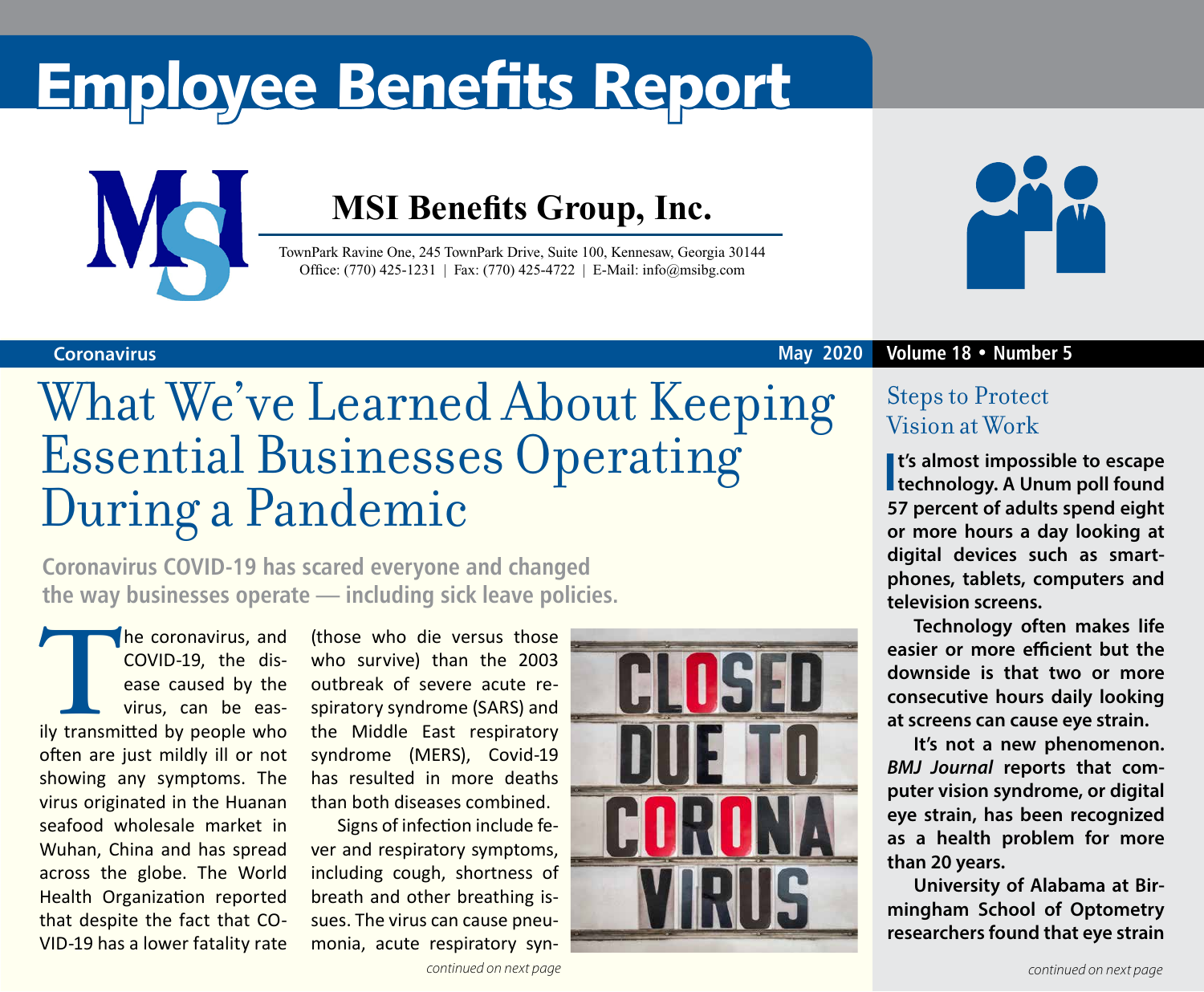### **Coronavirus Employee Benefits Report • May 2020**

drome and organ failure. Those who are in poor health are most at risk. Standard treatments, such as antiviral drugs, do not work and it will probably take more than a year to develop a vaccine.

The effect on many businesses has been profound. According to the United Nations, the disease will likely cost the global economy \$1 trillion in 2020.

One of the best ways to control the spread of a new disease is through "social distancing".

A study by the National Institutes of Health Fogarty International Center and Arizona State University found that nationwide 18-day school closures in Mexico during the 2009 H1N1 influenza pandemic contributed to a 29 percent to 37 percent reduction in flu transmission rates.

Cities and states have been issuing "stay at home" and "shelter in place" orders to slow the spread of the disease. Some businesses, however, have been designated as essential and allowed to stay open. Essential businesses range from health care and law enforcement services to grocery stores and infrastructure support.

If your business is one of the businesses allowed to continue operation, here are some sick leave policy rules and regulations you should be aware of during this pandemic.

#### **Relaxed Sick Leave Policies**

Sick leave allows employees to take paid time off for work when they are ill. However, many employees — particularly those who work hourly — are not covered by a paid sick leave policy. There is no federal requirement for employers to provide paid sick leave, even in the event of a natural disaster, although some states and cities — such as California, Michigan, New Jersey, Washington, San Francisco and New York City — mandate paid sick leave including part-time employees.

However, the Centers for Disease Control and Prevention recommends all employers develop more flexible and generous sick leave policies and encourage employees who are sick or exhibiting symptoms to stay at home.

Keep in mind that some employees may be entitled to unpaid leave under the federal Family and Medical Leave Act if they become seriously ill. Employees also could be eligible for short-term disability benefits depending on their workplace insurance or their state's requirements. If the illness is work-related, the employee may be entitled to workers' compensation insurance.

You might want to consider requiring employees who have been traveling abroad to stay home for the coronavirus's incubation period, which is about 14 days. If you decide to require this, you will need to decide whether you will pay these employees, require they take sick leave or allow them to work from home.

#### **Mandatory Leave**

You can legally ask an employee who just visited an affected area to stay home for two weeks — the COVID-19 incubation period. For instance, Northwell Health, the largest health system in New York, recently asked 16 people to take a two-week paid furlough after visiting China.

Although employers are not required to pay employees who are furloughed due to virus **caused by digital devices can reduce employee performance by 20 percent. However, there are steps employers can take to help reduce eye strain.**

- **K** Provide access to ambient light instead **of only bright fluorescent or LED light.**
- **\* Position workspaces so they're not directly in front of or behind a window to reduce glare.**
- **KED MONIT** Provide LCD monitors and anti-glare **screen protectors.**
- **K** Encourage employees to take breaks **from their computer and smartphones.**
- **\* Position computer screens at eye level and 20 to 28 inches away from users.**
- **\* Offer access to vision health coverage and regular eye exams.**

concerns, paying employees would encourage them to step forward and share whether they think they've been exposed to the virus.

After the incubation period passes, employers can require a medical exam to determine whether that person is well enough to return to work.

#### **Share Information, Not Names**

The Centers for Disease Control and Prevention advises employers to tell employees that they have been exposed to the virus. However, they should not share the infected person's name. Federal law requires you to maintain the confidentiality of the person who is sick.

The COVID-19 pandemic presents all of us with unique challenges. If you have questions relating to benefits and insurance, please contact us.  $\Box$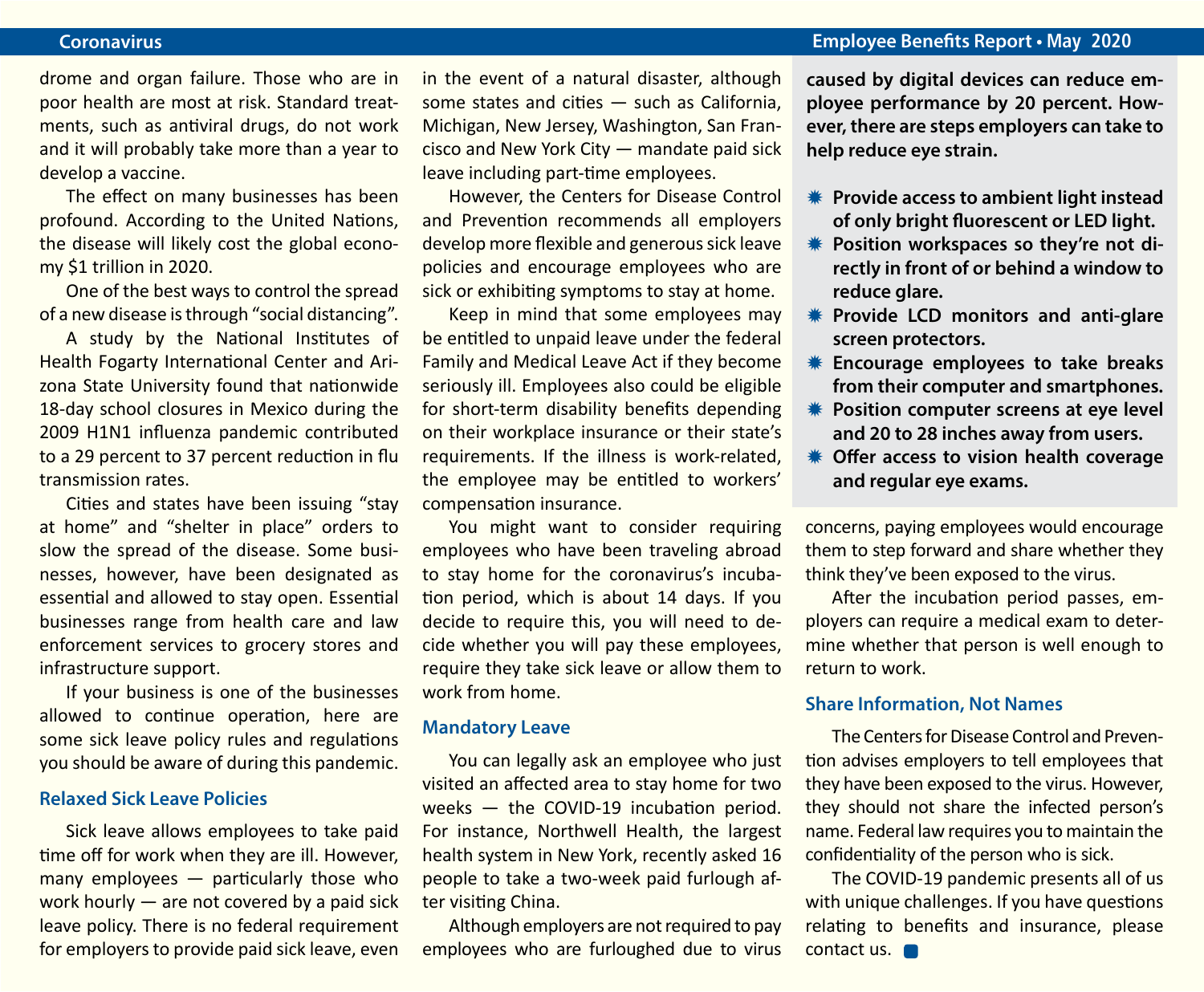### Going Beyond Term Insurance Minimums

**How to improve life insurance benefits for employees.**

**According to the U.S. Bureau of Labor Statistics, 60 percent of non-government employees have access to employer-provided life insurance, and 98 percent of employees who have access to plans take advantage of them. The lo** of non-government employees have access to employerprovided life insurance, and 98 percent of employees who have access to plans take advantage of them. The low cost group life insurance is so popular.

Financial advisors warn, though, that low-cost employer-sponsored life insurance shouldn't be employees' only life insurance coverage. Fortunately, employers can offer additional, affordable coverage options.

### **Group life insurance**

Most employer-sponsored group insurance is term life and expires when the employee leaves the company. The premium is covered in full or in part by the employer. Most policies offer a set amount of coverage, such as \$10,000 per employee, or a coverage limit based on one, two, or three times the employee's annual salary. A lump sum is paid to the employee's beneficiaries if the employee dies while still employed.

Since the employer subsidizes or pays the full cost, many employ-

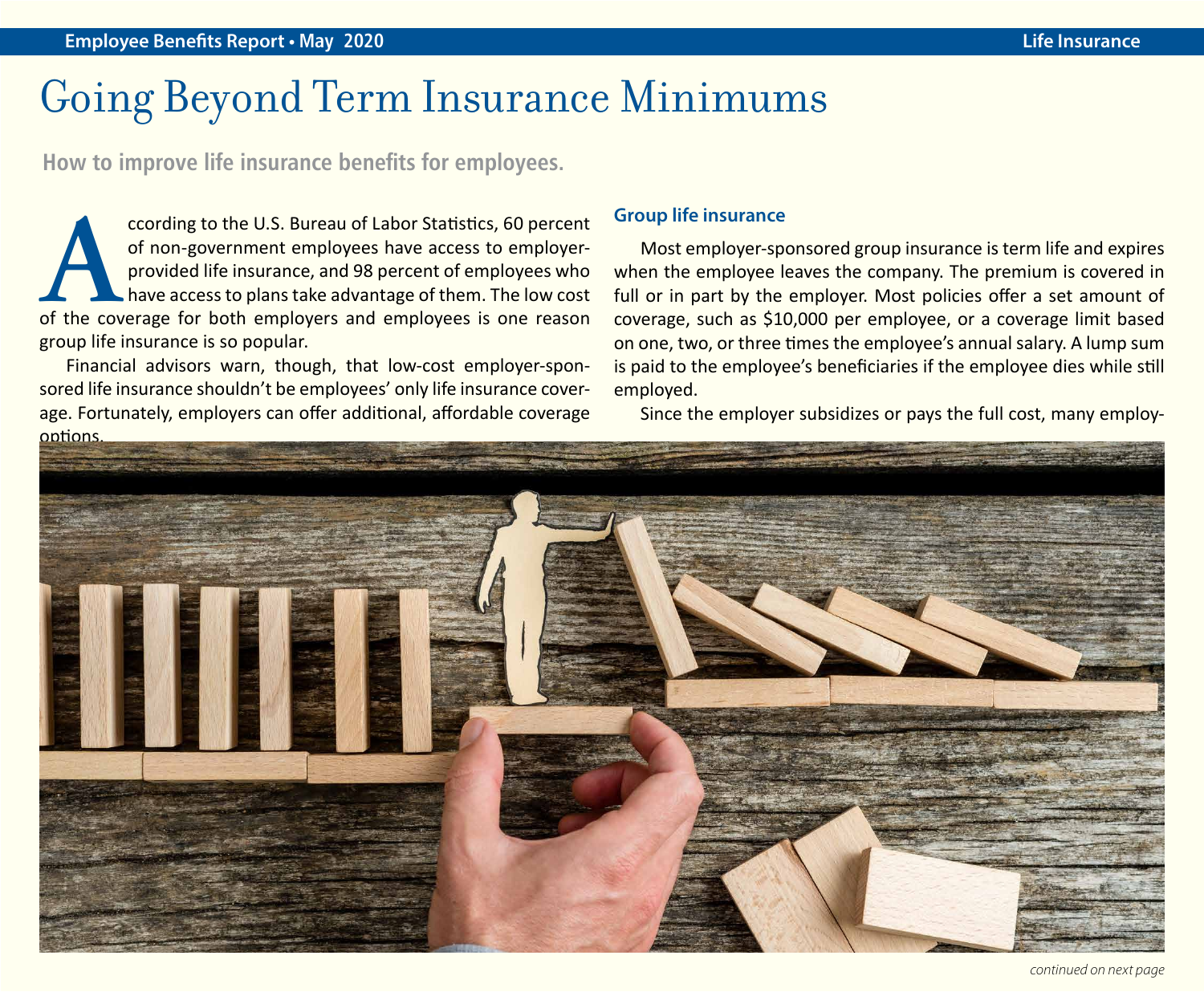ees accept the coverage realizing that some coverage is better than none. Enrollment often is automatic.

Employers can take a tax deduction for providing group-term life insurance and the value of up to \$50,000 in insurance is taxexempt for the employee. To get the tax exemption employers must either have at least 10 full-time employees or provide coverage to all full-time employees.

Group life insurance is guaranteed issue, which means there is no underwriting. Underwriting is the process of assessing the risk associated with providing insurance coverage. For example, the more risk — or the more severe an individual's medical condition — the higher the premiums. When a policy is guarantee issued, employees who are older or who have serious medical conditions will still qualify for coverage because there is no underwriting.

The disadvantage to this type of life insurance is that when employees leave their jobs, they no longer have coverage unless they go to another company that offers coverage. Sometimes a carrier will allow an employee to convert coverage under the group policy to individual life insurance, but the cost could go up significantly.

Another disadvantage is that the coverage might not be as much as the employee needs for their beneficiaries to cover necessary expenses.

### **Options for Fuller Benefit Packages**

Your employees always can purchase individual life insurance to supplement what you offer if they have substantial life insurance needs, such as many dependents. However, they will not get the advantages of group purchase rates. Here are few examples of other types of group life insurance you can offer in addition to group-term life:

- **\*\*** Supplemental group life: Employees can buy extra coverage, sometimes up to three or four times their annual salary. Carriers will often offer guarantee issue up to a certain limit of coverage, but employees may need to fill out a health questionnaire or take a physical exam. Sometimes, individual coverage is comparable or slightly higher. If that's the case it's probably better for the employee to purchase their own individual coverage because they will still have the coverage even if they leave their job.
- $*$  **Group accidental death and dismemberment:** Beneficiaries receive a death benefit if the employee dies due to an accident. If an employee loses part of his/ her body, such as an arm or leg, they may receive payment of a percentage of the total benefits.
- **Business travel accident insurance: Ben**eficiaries receive a death benefit if the employee dies while traveling on business.
- **\*\*** Split-dollar life insurance: For key employees, both employers and employees pay the premiums. Beneficiaries receive a benefit if the employee dies and the insurance carrier returns the equivalent of the premiums paid to the employer.

Please contact us to get more details on how some of these options might benefit your employees.

### $Roth_{4}o_1(k)$  – The Overlooked Retirement Investment Tool

**Only 11 percent of employers take advantage of Roth 401(k) options. Why this is a missed opportunity for employees to maximize their retirement income.**

Roth 401(k) can be a great way<br>for employees to save for retire-<br>ment, but few employees take<br>advantage of the opportunity. Ac-<br>cording to Fidelity Investments, the largest for employees to save for retirement, but few employees take advantage of the opportunity. Acprovider of 401(k) investments, about seven in 10 companies offer a Roth option, but only 11 percent of employees take advantage of this type of retirement plan.

Most people are familiar with the traditional employer-sponsored 401(k) retirement plan. Employees may contribute up to \$19,500 in 2020 through automatic payroll deductions of pre-tax dollars to a 401(k). Employees who are 50 or older may contribute up to \$26,000. Employers usually match contributions up to a certain percent.

A Roth is similar but differs in that employees contribute after-tax dollars. Yes, their contributions are taxed upfront, but they can make withdrawals during retirement tax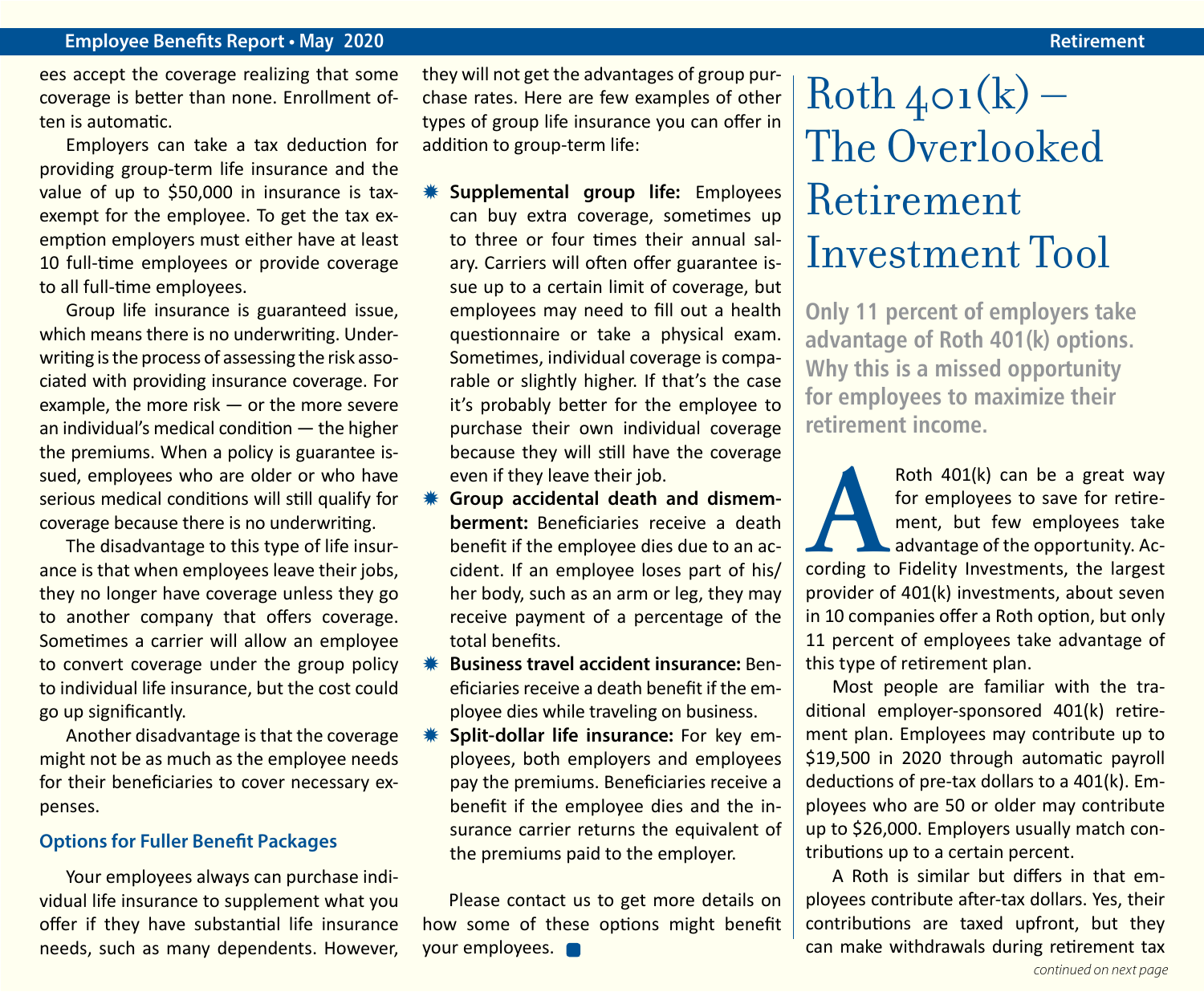### **Retirement Employee Benefits Report • May 2020**

free as long as they are at least 59 ½ years old and have held the account at least five years. This helps them minimize their tax bill when they're older and presumably have less income. For instance, when a retiree takes a dollar out of a Roth account, they keep the entire amount. When they take a dollar out of a traditional 401(k), they keep only the remainder after paying taxes on the distribution.

Both traditional 401(k)s and traditional IRAs require individuals to begin taking required minimum distributions at age 72. However, if your employee isn't ready to take distributions, they can roll the balance directly into a Roth IRA. The Roth IRA also doesn't require minimum distributions.

Roth 401(k) and Roth IRAs are similar, except that there's no income limit regarding who can participate in a Roth 401(k). In addition, there is no required minimum distribution at age 72 (70 $\frac{1}{2}$  prior to Jan. 1, 2020) with a Roth IRA.

### **A Healthy Mix**

Many financial advisors recommend taking advantage of both types of retirement savings plans and tap the accounts that allow tax-free withdrawals first — such as Roth accounts and brokerage accounts.

Employees who contribute the maximum allowed to either account each year will yield the same amount of money in retirement. The traditional 401(k) balance would be reduced by their tax rate in retirement, and the Roth 401(k) balance would remain whole.

However, one of the biggest reasons employees should choose to contribute to a Roth 401(k) is if their tax rate is low now and they expect it to be higher in retirement. When approached that way, they won't pay taxes at that higher rate when they take qualified distributions in retirement. Since their income and standard of living likely will increase over time  $-$  particularly for young employees  $$ they will probably want to draw more money in retirement than they're earning now. However, if their tax rate is higher now than they expect it to be in retirement, then contributions to a 401(k) would likely be the better investment.